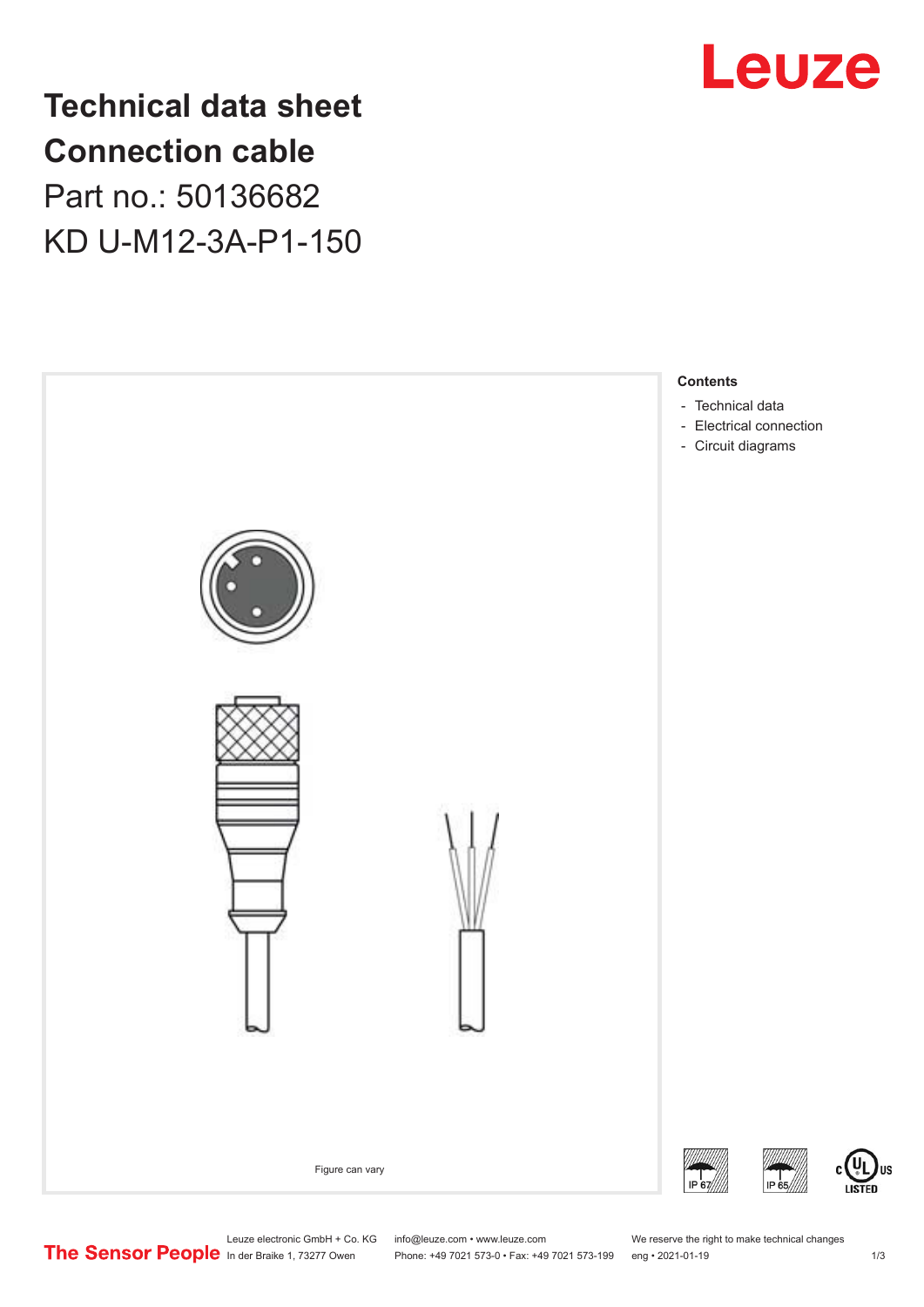# <span id="page-1-0"></span>**Technical data**

## **Electrical data**

**Performance data Operating voltage** Max. 250 V AC/DC

### **Connection**

| <b>Connection 1</b>                                    |                                                                                                                                                                                                                                |
|--------------------------------------------------------|--------------------------------------------------------------------------------------------------------------------------------------------------------------------------------------------------------------------------------|
| <b>Type of connection</b>                              | Connector                                                                                                                                                                                                                      |
| <b>Thread size</b>                                     | M12                                                                                                                                                                                                                            |
| <b>Type</b>                                            | Female                                                                                                                                                                                                                         |
| Handle body material                                   | <b>PUR</b>                                                                                                                                                                                                                     |
| No. of pins                                            | 3-pin                                                                                                                                                                                                                          |
| Encoding                                               | A-coded                                                                                                                                                                                                                        |
| Version                                                | Axial                                                                                                                                                                                                                          |
| Lock                                                   | Screw fitting, nickel-plated diecast zinc,<br>recommended torque 0.6 Nm, self-<br>locking                                                                                                                                      |
| <b>Connection 2</b>                                    |                                                                                                                                                                                                                                |
| <b>Type of connection</b>                              | Open end                                                                                                                                                                                                                       |
|                                                        |                                                                                                                                                                                                                                |
| <b>Cable properties</b><br><b>Number of conductors</b> |                                                                                                                                                                                                                                |
| Wire cross section                                     | 3 Piece(s)<br>$0.34 \, \text{mm}^2$                                                                                                                                                                                            |
|                                                        | 22                                                                                                                                                                                                                             |
| <b>AWG</b>                                             | <b>Black</b>                                                                                                                                                                                                                   |
| Sheathing color<br><b>Shielded</b>                     | <b>No</b>                                                                                                                                                                                                                      |
| Silicone-free                                          | Yes                                                                                                                                                                                                                            |
|                                                        |                                                                                                                                                                                                                                |
| Cable design                                           | Connection cable (open on one end)<br>$4.3 \text{ mm}$                                                                                                                                                                         |
| Cable diameter (external)                              |                                                                                                                                                                                                                                |
| Cable length                                           | 15,000 mm<br><b>PUR</b>                                                                                                                                                                                                        |
| <b>Sheathing material</b><br><b>Wire insulation</b>    | <b>PUR</b>                                                                                                                                                                                                                     |
| <b>Traverse rate</b>                                   |                                                                                                                                                                                                                                |
|                                                        | Max. 3.3 m/s with horiz. traverse path of<br>5m and and max, acceleration of 5m/s <sup>2</sup>                                                                                                                                 |
| Suitability for drag chains                            | Yes                                                                                                                                                                                                                            |
| Properties of the outer sheathing                      | Free of CFC, cadmium, silicone, halogen<br>and lead, matt, low-adhesion, abrasion-<br>resistant, easily machine-processable                                                                                                    |
| Resistance of the outer sheathing                      | Hydrolysis and microbe resistant, good<br>oil, gasoline and chemical resistance in<br>accordance with VDE 0472 part 803 test<br>B. flame retardant in accordance with UL<br>1581 VW1 / CSA FT1 / IEC 60332-1,<br>IEC 60332-2-2 |
| <b>Torsion suitability</b>                             | $\pm 180^\circ$ / m (max. 2 mio. cycles with 35<br>cycles / min)                                                                                                                                                               |

## **Mechanical data**

| <b>Width across flats</b>                                       | $13 \text{ mm}$          |
|-----------------------------------------------------------------|--------------------------|
| <b>Bending cycles</b>                                           | 5,000,000 Piece(s)       |
| Bending radius, flexible laying, min.                           | Min. 10 x cable diameter |
| Bending radius, stationary laying, min. Min. 5 x cable diameter |                          |
| <b>Environmental data</b>                                       |                          |
| Ambient temperature, operation,<br>flexible use                 | $-2580 °C$               |
| Ambient temperature, operation,<br>stationary use               | $-4080 °C$               |
| <b>Certifications</b>                                           |                          |
| Degree of protection                                            | IP 65                    |
|                                                                 | IP 67                    |
| <b>Certifications</b>                                           | c UL US                  |
| <b>Classification</b>                                           |                          |
| <b>Customs tariff number</b>                                    | 85444290                 |
| eCl@ss 5.1.4                                                    | 27279201                 |
| eCl@ss 8.0                                                      | 27279218                 |
| eCl@ss 9.0                                                      | 27060311                 |
| eCl@ss 10.0                                                     | 27060311                 |
| eCl@ss 11.0                                                     | 27060311                 |
| <b>ETIM 5.0</b>                                                 | EC001855                 |
| <b>ETIM 6.0</b>                                                 | EC001855                 |
| <b>ETIM 7.0</b>                                                 | EC001855                 |

Leuze

# **Electrical connection**

## **Connection 1**

| <b>Type of connection</b> | Connector                                                                             |
|---------------------------|---------------------------------------------------------------------------------------|
| <b>Thread size</b>        | M <sub>12</sub>                                                                       |
| <b>Type</b>               | Female                                                                                |
| Handle body material      | <b>PUR</b>                                                                            |
| No. of pins               | $3 - pin$                                                                             |
| Encoding                  | A-coded                                                                               |
| Version                   | Axial                                                                                 |
| Lock                      | Screw fitting, nickel-plated diecast zinc, recommended<br>torque 0.6 Nm, self-locking |